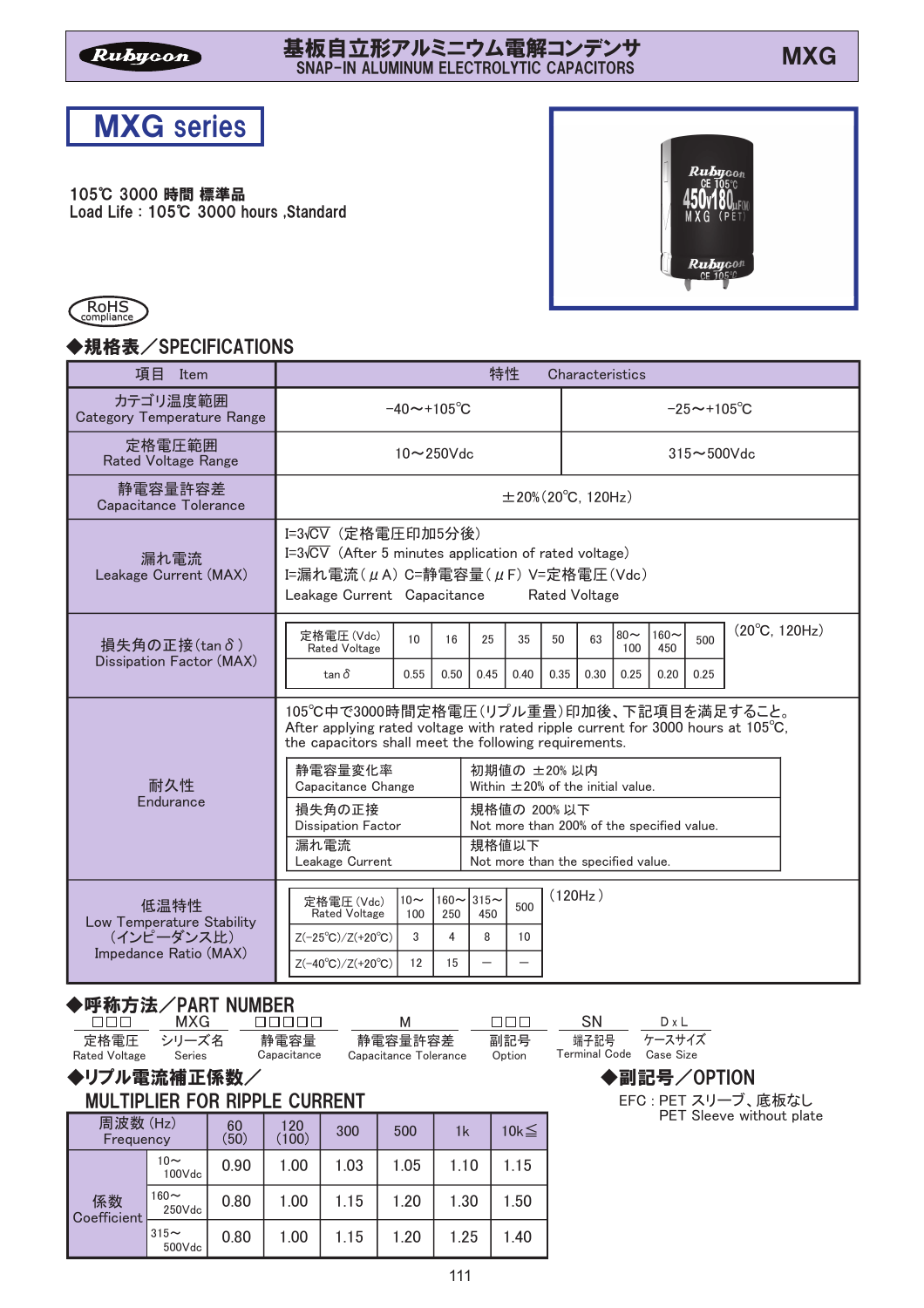# 基板自立形アルミニウム電解コンデンサ<br>- 8100 N.A. UNIVERSITATION STRONGEROOS 基板目立形アルミニワム電解コンデンサ<br>SNAP-IN ALUMINUM ELECTROLYTIC CAPACITORS

#### ◆寸法図/DIMENSIONS

端子記号 : SN(錫メッキ) ●SN[4(3.5)mm]端子タイプ Terminal code : SN(Tin plating) SN[4(3.5)mm]terminal type (mm) 弁 陰極 スリーブ VENT SLEEVE(PET)  $2 - \phi 2$ NEGATIVE  $\searrow$  10  $10^{\pm 0.1}$ Г త ⋉ L $\pm 2$   $\begin{array}{|c|c|c|c|}\n\hline\n & 4 & 0.5 & \phi \, \texttt{D} \pm 1\n\end{array}$ 基板穴寸法図 MOUNTING HOLES

※ 但し  $\phi$  35は3.5±0.5 For  $\phi$  35, 3.5 ± 0.5

# ◆標準品一覧表/STANDARD SIZE

| Cap.      | 10Vdc                            |           |                       |           |            |           |                                             |      |              |           |                | 16Vdc     |                                  |           |                                  |           |                     |           |                                  |           |  |
|-----------|----------------------------------|-----------|-----------------------|-----------|------------|-----------|---------------------------------------------|------|--------------|-----------|----------------|-----------|----------------------------------|-----------|----------------------------------|-----------|---------------------|-----------|----------------------------------|-----------|--|
| $(\mu F)$ | $\phi$ 20                        |           | $\phi$ 22             |           | $\phi$ 25  |           | $\phi$ 30<br>$\phi$ 35                      |      |              | $\phi$ 20 |                | $\phi$ 22 |                                  | $\phi$ 25 |                                  | $\phi$ 30 |                     | $\phi$ 35 |                                  |           |  |
| 6800      | 20×25 1.31                       |           |                       |           |            |           |                                             |      |              |           | 20×25 1.80     |           |                                  |           |                                  |           |                     |           |                                  |           |  |
| 8200      | 20×30 1.59                       |           |                       |           |            |           |                                             |      |              |           |                |           | 20×30 2.08 22×25 2.08            |           |                                  |           |                     |           |                                  |           |  |
| 10000     | 20×30 1.88                       |           | 22×25 1.77            |           |            |           |                                             |      |              |           |                |           | 20×35 2.15 22×30                 | 2.15      |                                  |           |                     |           |                                  |           |  |
| 12000     | 20×35 2.18                       |           | 22×30 2.10 25×25 1.94 |           |            |           |                                             |      |              |           | 20×40 2.31     |           | 22×30                            | 2.31      | $25 \times 25$                   | 2.31      |                     |           |                                  |           |  |
| 15000     | 20×40 2.27                       |           | 22×35 2.23            |           | 25×30 2.10 |           |                                             |      |              |           |                |           | 22×35 2.68                       |           | 25×30 2.68                       |           |                     |           |                                  |           |  |
| 18000     |                                  |           | 22×40 2.41            |           | 25×30 2.34 |           | 30×25 2.25                                  |      |              |           |                |           | 22×40                            | 3.20      | 25×30 3.20                       |           | 30×25 3.20          |           |                                  |           |  |
| 22000     |                                  |           | 22×45                 | 2.58      | 25×35 2.54 |           | 30×30 2.50                                  |      |              |           |                |           | $22\times 45$                    | 3.36      | 25×35 3.36                       |           | 30×30               | 3.36      |                                  |           |  |
| 27000     |                                  |           | $22\times50$          | 3.17      | 25×40 3.07 |           | 30×30 2.95                                  |      |              |           |                |           | $22\times50$                     | 3.85      | 25×40 3.85                       |           | 30×30 3.85          |           |                                  |           |  |
| 33000     |                                  |           |                       |           | 25×45 3.39 |           | 30×35 3.33                                  |      | 35×30        | 3.21      |                |           |                                  |           | 25×45 4.30                       |           | 30×35 4.30          |           | 35×30 4.30                       |           |  |
| 39000     |                                  |           |                       |           |            |           | $30\times40$                                | 3.70 | $35\times35$ | 3.68      |                |           |                                  |           | 25×50 4.81                       |           | 30×40 4.81          |           | 35×35                            | 4.81      |  |
| 47000     |                                  |           |                       |           |            |           | $30\times45$                                | 4.22 | 35×40        | 4.16      |                |           |                                  |           |                                  |           | $30 \times 45$ 5.53 |           | 35×40                            | 5.53      |  |
| 56000     |                                  |           |                       |           |            |           |                                             |      | 35×45 5.00   |           |                |           |                                  |           |                                  |           | 30×50 6.00          |           | 35×45 6.00                       |           |  |
| 68000     |                                  |           |                       |           |            |           |                                             |      |              |           |                |           |                                  |           |                                  |           |                     |           | 35×50 6.40                       |           |  |
| Cap.      | 25Vdc                            |           |                       |           |            |           |                                             |      |              |           |                |           |                                  |           |                                  | 35Vdc     |                     |           |                                  |           |  |
| $(\mu F)$ |                                  | $\phi$ 20 |                       | $\phi$ 22 |            | $\phi$ 25 | $\phi$ 30                                   |      |              | $\phi$ 35 |                | $\phi$ 20 |                                  | $\phi$ 22 | $\phi$ 25                        |           |                     | $\phi$ 30 |                                  | $\phi$ 35 |  |
| 2700      |                                  |           |                       |           |            |           |                                             |      |              |           | 20×25 1.29     |           |                                  |           |                                  |           |                     |           |                                  |           |  |
| 3300      |                                  |           |                       |           |            |           |                                             |      |              |           | 20×30          | 1.57      |                                  |           |                                  |           |                     |           |                                  |           |  |
| 3900      |                                  |           |                       |           |            |           |                                             |      |              |           | $20 \times 30$ | 1.78      | 22×25 1.78                       |           |                                  |           |                     |           |                                  |           |  |
| 4700      | 20×25 1.65                       |           |                       |           |            |           |                                             |      |              |           | $20 \times 35$ | 2.02      | 22×30 2.02                       |           |                                  |           |                     |           |                                  |           |  |
| 5600      | 20×30 1.85                       |           | 22×25 1.85            |           |            |           |                                             |      |              |           | 20×40          | 2.13      | $22 \times 35$ 2.13              |           | 25×25                            | 2.13      |                     |           |                                  |           |  |
| 6800      | 20×35 2.11                       |           | $22\times30$          | 2.11      |            |           |                                             |      |              |           |                |           | 22×40 2.41                       |           | $25 \times 30$                   | 2.41      |                     |           |                                  |           |  |
| 8200      | 20×40 2.34                       |           | 22×30 2.34            |           | 25×25 2.34 |           |                                             |      |              |           |                |           | 22×45 2.85                       |           | $25\times35$                     |           | 2.85 30×25 2.85     |           |                                  |           |  |
| 10000     |                                  |           | $22\times35$          | 2.65      | 25×30 2.65 |           |                                             |      |              |           |                |           | 22×50 3.05                       |           | 25×40 3.05 30×30                 |           |                     | 3.05      |                                  |           |  |
| 12000     |                                  |           | 22×40                 | 2.81      | 25×30 2.81 |           | 30×25 2.81                                  |      |              |           |                |           |                                  |           | 25×45                            |           |                     |           | 3.37 30×35 3.37 35×30 3.37       |           |  |
| 15000     |                                  |           | $22\times 45$         | 3.13      | 25×35 3.13 |           | $30 \times 30$                              | 3.13 |              |           |                |           |                                  |           | $25 \times 50$                   | 3.72      | 30×40 3.72          |           | $35 \times 35$ 3.72              |           |  |
| 18000     |                                  |           |                       |           | 25×40 3.56 |           | 30×30 3.56                                  |      |              |           |                |           |                                  |           |                                  |           | 30×45 4.37          |           | 35×35 4.37                       |           |  |
| 22000     |                                  |           |                       |           | 25×50 4.04 |           | 30×35 4.04 35×30 4.04                       |      |              |           |                |           |                                  |           |                                  |           | 30×50 4.92          |           | 35×40 4.92                       |           |  |
| 27000     |                                  |           |                       |           |            |           | $30\times40$                                | 4.74 | 35×35        | 4.74      |                |           |                                  |           |                                  |           |                     |           | 35×50 5.30                       |           |  |
| 33000     |                                  |           |                       |           |            |           | 30×50                                       | 5.50 | 35×40 5.50   |           |                |           |                                  |           |                                  |           |                     |           |                                  |           |  |
| 39000     |                                  |           |                       |           |            |           |                                             |      | 35×45 5.80   |           |                |           |                                  |           |                                  |           |                     |           |                                  |           |  |
| 47000     |                                  |           |                       |           |            |           |                                             |      | 35×50 6.30   |           |                |           |                                  |           |                                  |           |                     |           |                                  |           |  |
|           |                                  |           |                       |           |            |           |                                             |      |              |           |                |           |                                  |           |                                  |           |                     |           |                                  |           |  |
| Cap.      |                                  |           |                       |           |            | 50Vdc     |                                             |      |              |           | 63Vdc          |           |                                  |           |                                  |           |                     |           |                                  |           |  |
| $(\mu F)$ | $\phi$ 20                        |           |                       | $\phi$ 22 | $\phi$ 25  |           | $\phi$ 30                                   |      | $\phi$ 35    |           | $\phi$ 20      |           | $\phi$ 22                        |           | $\phi$ 25                        |           | $\phi$ 30           |           | $\phi$ 35                        |           |  |
| 1500      |                                  |           |                       |           |            |           |                                             |      |              |           | 20×25 1.47     |           |                                  |           |                                  |           |                     |           |                                  |           |  |
| 1800      |                                  |           |                       |           |            |           |                                             |      |              |           | 20×30 1.58     |           |                                  |           |                                  |           |                     |           |                                  |           |  |
| 2200      | 20×25 1.60                       |           |                       |           |            |           |                                             |      |              |           | 20×35 1.82     |           |                                  |           |                                  |           |                     |           |                                  |           |  |
| 2700      |                                  |           | 20×30 1.73 22×25 1.73 |           |            |           |                                             |      |              |           |                |           | 22×30 2.11 25×25 2.11            |           |                                  |           |                     |           |                                  |           |  |
| 3300      | 20×35 1.97 22×30 1.97            |           |                       |           |            |           |                                             |      |              |           |                |           | 22×35 2.33 25×30 2.33            |           |                                  |           |                     |           |                                  |           |  |
| 3900      | 20×40 2.22 22×35 2.22 25×25 2.22 |           |                       |           |            |           |                                             |      |              |           |                |           | 22×40 2.55 25×30 2.55 30×25 2.55 |           |                                  |           |                     |           |                                  |           |  |
| 4700      | 20×45 2.43 22×40 2.43 25×30 2.43 |           |                       |           |            |           |                                             |      |              |           |                |           |                                  |           | 22×45 2.97 25×35 2.97 30×30 2.97 |           |                     |           |                                  |           |  |
| 5600      |                                  |           |                       |           |            |           | 22×45 2.75 25×35 2.75 30×25 2.75            |      |              |           |                |           |                                  |           |                                  |           |                     |           | 25×40 3.22 30×30 3.22 35×25 3.22 |           |  |
| 6800      |                                  |           |                       |           |            |           | 22×50 3.30 25×40 3.30 30×30 3.30 35×25 3.30 |      |              |           |                |           |                                  |           |                                  |           |                     |           | 25×45 3.65 30×35 3.65 35×30 3.65 |           |  |
| 8200      |                                  |           |                       |           |            |           | 25×45 3.60 30×35 3.60 35×30 3.60            |      |              |           |                |           |                                  |           |                                  |           |                     |           | 30×40 4.04 35×35 4.04            |           |  |
| 10000     |                                  |           |                       |           |            |           | 25×50 4.05 30×40 4.05 35×30 4.05            |      |              |           |                |           |                                  |           |                                  |           |                     |           | 30×45 4.48 35×40 4.48            |           |  |
| 12000     |                                  |           |                       |           |            |           | 30×45 4.56 35×35 4.56                       |      |              |           |                |           |                                  |           |                                  |           |                     |           | 35×45 4.75                       |           |  |
| 15000     |                                  |           |                       |           |            |           | 30×50 4.77 35×40 4.77                       |      |              |           |                |           |                                  |           |                                  |           |                     |           | 35×50 5.25                       |           |  |
|           |                                  |           |                       |           |            |           |                                             |      |              |           |                |           |                                  |           |                                  |           |                     |           |                                  |           |  |

ケースサイズ Case Size  $\phi$ D×L(mm)-リプル電流 Ripple Current (A.r.m.s./120Hz,105°C)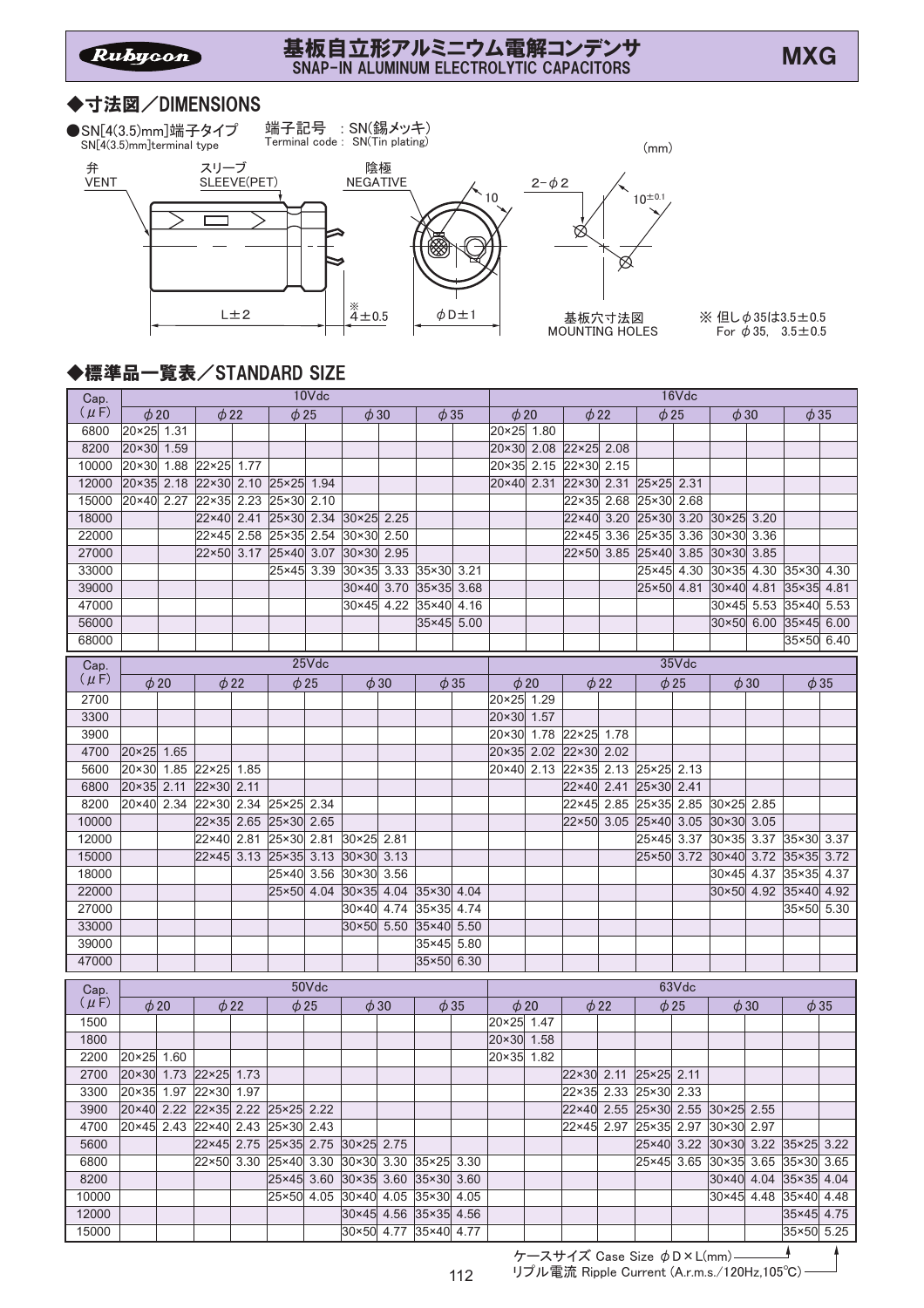#### 基板自立形アルミニウム電解コンデンサ SNAP-IN ALUMINUM ELECTROLYTIC CAPACITORS

# ◆標準品一覧表/STANDARD SIZE

| Cap.      | 80Vdc                 |           |                |           |                                             |               |                                                |           |            |           | 100Vdc                                      |           |                                  |           |                |               |                                                |           |                          |           |
|-----------|-----------------------|-----------|----------------|-----------|---------------------------------------------|---------------|------------------------------------------------|-----------|------------|-----------|---------------------------------------------|-----------|----------------------------------|-----------|----------------|---------------|------------------------------------------------|-----------|--------------------------|-----------|
| $(\mu F)$ | $\phi$ 20             |           | $\phi$ 22      |           | $\phi$ 25                                   |               | $\phi$ 30                                      |           | $\phi$ 35  |           |                                             | $\phi$ 20 | $\phi$ 22                        |           | $\phi$ 25      |               | $\phi$ 30                                      |           | $\phi$ 35                |           |
| 680       |                       |           |                |           |                                             |               |                                                |           |            |           | 20×25 1.15                                  |           |                                  |           |                |               |                                                |           |                          |           |
| 820       |                       |           |                |           |                                             |               |                                                |           |            |           | 20×30                                       |           | $1.32$ 22×25                     | 1.32      |                |               |                                                |           |                          |           |
| 1000      | 20×25                 | 1.24      |                |           |                                             |               |                                                |           |            |           | 20×30                                       | 1.47      | 22×30                            | 1.47      |                |               |                                                |           |                          |           |
| 1200      | $20 \times 30$        | 1.44      | $22\times25$   | 1.44      |                                             |               |                                                |           |            |           | $20 \times 35$                              | 1.69      | 22×30                            | 1.69      | $25\times25$   | 1.69          |                                                |           |                          |           |
| 1500      | 20×30                 | 1.59      | 22×30          | 1.59      |                                             |               |                                                |           |            |           |                                             |           | 22×35                            | 1.98      | 25×30          | 1.98          |                                                |           |                          |           |
| 1800      | $20 \times 35$        | 1.79      | 22×30          | 1.79      | 25×25                                       | 1.79          |                                                |           |            |           |                                             |           | $22\times 40$                    | 2.23      | 25×35          | 2.23          | 30×25                                          | 2.23      |                          |           |
| 2200      | 20×40                 | 2.03      | $22\times35$   | 2.03      | 25×30                                       | 2.03          |                                                |           |            |           |                                             |           |                                  |           | 25×40          | 2.55          | 30×30                                          | 2.55      | 35×25                    | 2.55      |
| 2700      |                       |           | 22×40          | 2.39      | $25 \times 35$                              | 2.39          | $30 \times 25$                                 | 2.39      |            |           |                                             |           |                                  |           | $25\times 45$  | 2.89          | 30×35                                          | 2.89      | 35×30                    | 2.89      |
| 3300      |                       |           | $22\times50$   | 2.64      | 25×40                                       | 2.64          | 30×30                                          | 2.64      | 35×25      | 2.64      |                                             |           |                                  |           | 25×50          | 3.30          | 30×40                                          | 3.30      | 35×35                    | 3.30      |
| 3900      |                       |           |                |           | $25\times 45$                               | 2.97          | 30×30                                          | 2.97      | 35×30      | 2.97      |                                             |           |                                  |           |                |               | $30\times45$                                   | 3.67      | $35\times35$             | 3.67      |
| 4700      |                       |           |                |           | $25 \times 50$                              | 3.38          | $30 \times 35$                                 | 3.38      | 35×30      | 3.38      |                                             |           |                                  |           |                |               | $30 \times 50$                                 | 3.80      | 35×40                    | 3.80      |
| 5600      |                       |           |                |           |                                             |               | $30 \times 40$                                 | 3.80      | 35×35      | 3.80      |                                             |           |                                  |           |                |               |                                                |           | 35×45                    | 4.05      |
| 6800      |                       |           |                |           |                                             |               | 30×50                                          | 4.10      | 35×40      | 4.10      |                                             |           |                                  |           |                |               |                                                |           |                          |           |
| 8200      |                       |           |                |           |                                             |               |                                                |           | 35×45 4.30 |           |                                             |           |                                  |           |                |               |                                                |           |                          |           |
| Cap.      |                       |           |                |           |                                             | <b>160Vdc</b> |                                                |           |            |           |                                             |           |                                  |           |                | <b>180Vdc</b> |                                                |           |                          |           |
| $(\mu F)$ |                       | $\phi$ 20 |                | $\phi$ 22 |                                             | $\phi$ 25     |                                                | $\phi$ 30 |            | $\phi$ 35 |                                             | $\phi$ 20 |                                  | $\phi$ 22 |                | $\phi$ 25     |                                                | $\phi$ 30 |                          | $\phi$ 35 |
| 330       | 20×25 1.32            |           |                |           |                                             |               |                                                |           |            |           | 20×25 1.32                                  |           |                                  |           |                |               |                                                |           |                          |           |
| 390       | 20×25 1.39            |           |                |           |                                             |               |                                                |           |            |           | 20×30                                       | 1.53      | $22 \times 25$                   | 1.43      |                |               |                                                |           |                          |           |
| 470       | $20 \times 30$        | 1.62      | $22\times25$   | 1.51      |                                             |               |                                                |           |            |           | 20×35                                       | 1.75      | 22×30                            | 1.67      |                |               |                                                |           |                          |           |
| 560       | 20×35 1.85            |           | 22×30 1.75     |           |                                             |               |                                                |           |            |           | $20\times 40$                               | 1.98      | 22×30                            | 1.75      | $25\times25$   | 1.59          |                                                |           |                          |           |
| 680       | 20×40                 | 2.09      | 22×30          | 1.83      | 25×25                                       | 1.70          |                                                |           |            |           | 20×45                                       | 2.22      | $22\times35$                     | 2.01      | 25×30          | 1.86          |                                                |           |                          |           |
| 820       | 20×50 2.47            |           | 22×35          | 2.10      | 25×30                                       | 2.00          |                                                |           |            |           |                                             |           | $22\times 40$                    | 2.27      | 25×35          | 2.14          | $30 \times 25$                                 | 2.00      |                          |           |
| 1000      |                       |           | 22×40          | 2.37      | $25\times35$                                | 2.20          | 30×25 2.20                                     |           |            |           |                                             |           | $22\times50$                     | 2.68      | 25×40          | 2.40          | $30 \times 30$                                 | 2.20      | $35\times25$             | 2.20      |
| 1200      |                       |           | $22\times 55$  | 2.98      | 25×40                                       | 2.50          | 30×30                                          | 2.30      | 35×25      | 2.30      |                                             |           | 22×60                            | 3.09      | $25 \times 45$ | 2.67          | 30×35                                          | 2.30      | 35×30                    | 2.30      |
| 1500      |                       |           |                |           | 25×45                                       | 2.80          | 30×35 2.50                                     |           | 35×30      | 2.50      |                                             |           |                                  |           | 25×50          | 2.99          | 30×40                                          | 2.54      | 35×30                    | 2.50      |
| 1800      |                       |           |                |           | 25×60                                       | 3.43          | $30\times40$                                   | 2.70      | 35×35      | 2.70      |                                             |           |                                  |           |                |               | $30\times 45$                                  | 2.79      | $35\times35$             | 2.70      |
| 2200      |                       |           |                |           |                                             |               | $30 \times 45$                                 | 2.90      | 35×40      | 2.90      |                                             |           |                                  |           |                |               | 30×50                                          | 3.12      | 35×40 2.90               |           |
| 2700      |                       |           |                |           |                                             |               | $30\times60$                                   | 3.58      | 35×45      | 3.10      |                                             |           |                                  |           |                |               |                                                |           | 35×50 3.10               |           |
| 3300      |                       |           |                |           |                                             |               |                                                |           |            | 3.24      |                                             |           |                                  |           |                |               |                                                |           | 35×60 3.44               |           |
|           | $35\times55$          |           |                |           |                                             |               |                                                |           |            |           |                                             |           |                                  |           |                |               |                                                |           |                          |           |
| Cap.      | 200Vdc                |           |                |           |                                             |               |                                                |           |            |           |                                             |           |                                  |           | 220Vdc         |               |                                                |           |                          |           |
| $(\mu$ F) |                       | $\phi$ 20 | $\phi$ 22      |           | $\phi$ 25                                   |               | $\phi$ 30                                      |           |            | $\phi$ 35 |                                             | $\phi$ 20 |                                  | $\phi$ 22 |                | $\phi$ 25     |                                                | $\phi$ 30 |                          | $\phi$ 35 |
| 220       |                       |           |                |           |                                             |               |                                                |           |            |           | 20×25 1.17                                  |           |                                  |           |                |               |                                                |           |                          |           |
| 270       | 20×25 1.25            |           |                |           |                                             |               |                                                |           |            |           | 20×30                                       | 1.36      | 22×25 1.29                       |           |                |               |                                                |           |                          |           |
| 330       | 20×30 1.46            |           | $22 \times 25$ | 1.37      |                                             |               |                                                |           |            |           | $20 \times 30$                              | 1.46      | $22\times25$                     | 1.37      |                |               |                                                |           |                          |           |
| 390       | $20 \times 30$        | 1.54      | $22 \times 25$ | 1.44      |                                             |               |                                                |           |            |           | $20 \times 35$                              | 1.66      | 22×30                            | 1.58      | $25\times25$   | 1.46          |                                                |           |                          |           |
| 470       | 20×35                 | 1.76      | $22\times30$   | 1.67      | $25\times25$                                | 1.53          |                                                |           |            |           | $20\times 40$                               | 1.87      | 22×35                            | 1.81      | $25\times25$   | 1.53          |                                                |           |                          |           |
| 560       | 20×40                 | 1.98      | 22×35          | 1.90      | 25×25                                       | 1.60          |                                                |           |            |           | 20×45                                       | 2.09      | 22×40                            | 2.04      | 25×30          | 1.79          | $30 \times 25$                                 | 1.61      |                          |           |
| 680       | 20×50                 | 2.34      | 22×40          | 2.15      | 25×30                                       | 1.85          | 30×25                                          | 1.75      |            |           |                                             |           | 22×45                            | 2.29      | $25\times35$   | 2.05          | 30×25                                          | 1.78      |                          |           |
| 820       |                       |           | 22×45          | 2.41      | $25 \times 35$                              | 2.12          | 30×25                                          | 2.04      |            |           |                                             |           | 22×50                            | 2.54      | $25\times40$   | 2.31          | $30\times30$                                   | 1.93      | $35\times25$             | 1.93      |
| 1000      |                       |           |                |           | 22×55 2.84 25×45 2.58 30×30 2.30            |               |                                                |           |            |           |                                             |           |                                  |           |                |               | 25×50 2.72 30×35 2.33 35×30 2.33               |           |                          |           |
| 1200      |                       |           |                |           |                                             |               | 25×50 2.84 30×35 2.65 35×30 2.65               |           |            |           |                                             |           |                                  |           |                |               | 25×55 2.96 30×40 2.50 35×35 2.50               |           |                          |           |
| 1500      |                       |           |                |           |                                             |               | 25×60 3.28 30×45 2.80 35×35 2.80               |           |            |           |                                             |           |                                  |           |                |               |                                                |           | 30×50 2.92 35×40 2.76    |           |
| 1800      |                       |           |                |           |                                             |               | 30×50 3.08 35×40 3.08                          |           |            |           |                                             |           |                                  |           |                |               |                                                |           | 30×60 3.38 35×45 3.11    |           |
| 2200      |                       |           |                |           |                                             |               | 30×60 3.45 35×45 3.48                          |           |            |           |                                             |           |                                  |           |                |               |                                                |           | 35×55 3.67               |           |
| 2700      |                       |           |                |           |                                             |               |                                                |           | 35×55 4.05 |           |                                             |           |                                  |           |                |               |                                                |           |                          |           |
| Cap.      |                       |           |                |           |                                             | $250V$ dc     |                                                |           |            |           | 315Vdc                                      |           |                                  |           |                |               |                                                |           |                          |           |
| $(\mu F)$ |                       | $\phi$ 20 | $\phi$ 22      |           |                                             | $\phi$ 25     | $\phi$ 30                                      |           | $\phi$ 35  |           |                                             | $\phi$ 20 | $\phi$ 22                        |           | $\phi$ 25      |               | $\phi$ 30                                      |           | $\phi$ 35                |           |
| 120       |                       |           |                |           |                                             |               |                                                |           |            |           | 20×25 0.86                                  |           |                                  |           |                |               |                                                |           |                          |           |
| 150       |                       |           |                |           |                                             |               |                                                |           |            |           |                                             |           | 20×30 1.00 22×25 0.98            |           |                |               |                                                |           |                          |           |
| 180       |                       |           |                |           |                                             |               |                                                |           |            |           |                                             |           | 20×35 1.14 22×30 1.13            |           |                |               |                                                |           |                          |           |
| 220       | 20×25 1.17            |           |                |           |                                             |               |                                                |           |            |           |                                             |           | 20×40 1.30 22×30 1.22 25×25 1.17 |           |                |               |                                                |           |                          |           |
| 270       |                       |           |                |           |                                             |               |                                                |           |            |           |                                             |           | 20×45 1.48 22×35 1.40 25×30 1.37 |           |                |               |                                                |           |                          |           |
| 330       | 20×30 1.36 22×25 1.30 |           |                |           |                                             |               |                                                |           |            |           |                                             |           |                                  |           |                |               |                                                |           |                          |           |
|           |                       |           |                |           | 20×35 1.57 22×30 1.51 25×25 1.41            |               |                                                |           |            |           | 20×50 1.67 22×40 1.59 25×35 1.56 30×25 1.38 |           |                                  |           |                |               |                                                |           |                          |           |
| 390       |                       |           |                |           | 20×40 1.76 22×35 1.71 25×25 1.47            |               |                                                |           |            |           |                                             |           |                                  |           |                |               | 22×50 1.84 25×35 1.65 30×30 1.60 35×25 1.44    |           |                          |           |
| 470       |                       |           |                |           | 20×45 1.98 22×40 1.94 25×30 1.71 30×25 1.57 |               |                                                |           |            |           |                                             |           |                                  |           |                |               | 22×55 2.05 25×45 1.96 30×35 1.83 35×30 1.71    |           |                          |           |
| 560       |                       |           |                |           | 22×45 2.16 25×35 1.95 30×25 1.60            |               |                                                |           |            |           |                                             |           |                                  |           |                |               | 25×50 2.17 30×35 1.89 35×30 1.72               |           |                          |           |
| 680       |                       |           |                |           |                                             |               |                                                |           |            |           |                                             |           |                                  |           |                |               |                                                |           |                          |           |
| 820       |                       |           |                |           | 22×50 2.40 25×40 2.20 30×30 1.87 35×25 1.70 |               |                                                |           |            |           |                                             |           |                                  |           |                |               | 25×55 2.41 30×40 2.12 35×35 1.98               |           |                          |           |
| 1000      |                       |           |                |           | 22×60 2.77 25×45 2.45 30×35 2.14 35×30 2.00 |               | 25×55 2.87 30×40 2.40 35×35 2.20               |           |            |           |                                             |           |                                  |           |                |               | 30×50 2.51 35×40 2.22<br>30×55 2.75 35×45 2.45 |           |                          |           |
| 1200      |                       |           |                |           |                                             |               |                                                |           |            |           |                                             |           |                                  |           |                |               |                                                |           |                          |           |
| 1500      |                       |           |                |           |                                             |               | 30×45 2.65 35×35 2.30<br>30×55 3.12 35×45 2.67 |           |            |           |                                             |           |                                  |           |                |               |                                                |           | 35×50 2.67<br>35×60 3.08 |           |
| 1800      |                       |           |                |           |                                             |               |                                                |           | 35×50 2.89 |           |                                             |           |                                  |           |                |               |                                                |           |                          |           |
| 2200      |                       |           |                |           |                                             |               |                                                |           | 35×60 3.32 |           |                                             |           |                                  |           |                |               |                                                |           |                          |           |

ケースサイズ Case Size φD×L(mm) リプル電流 Ripple Current (A.r.m.s./120Hz,105℃)